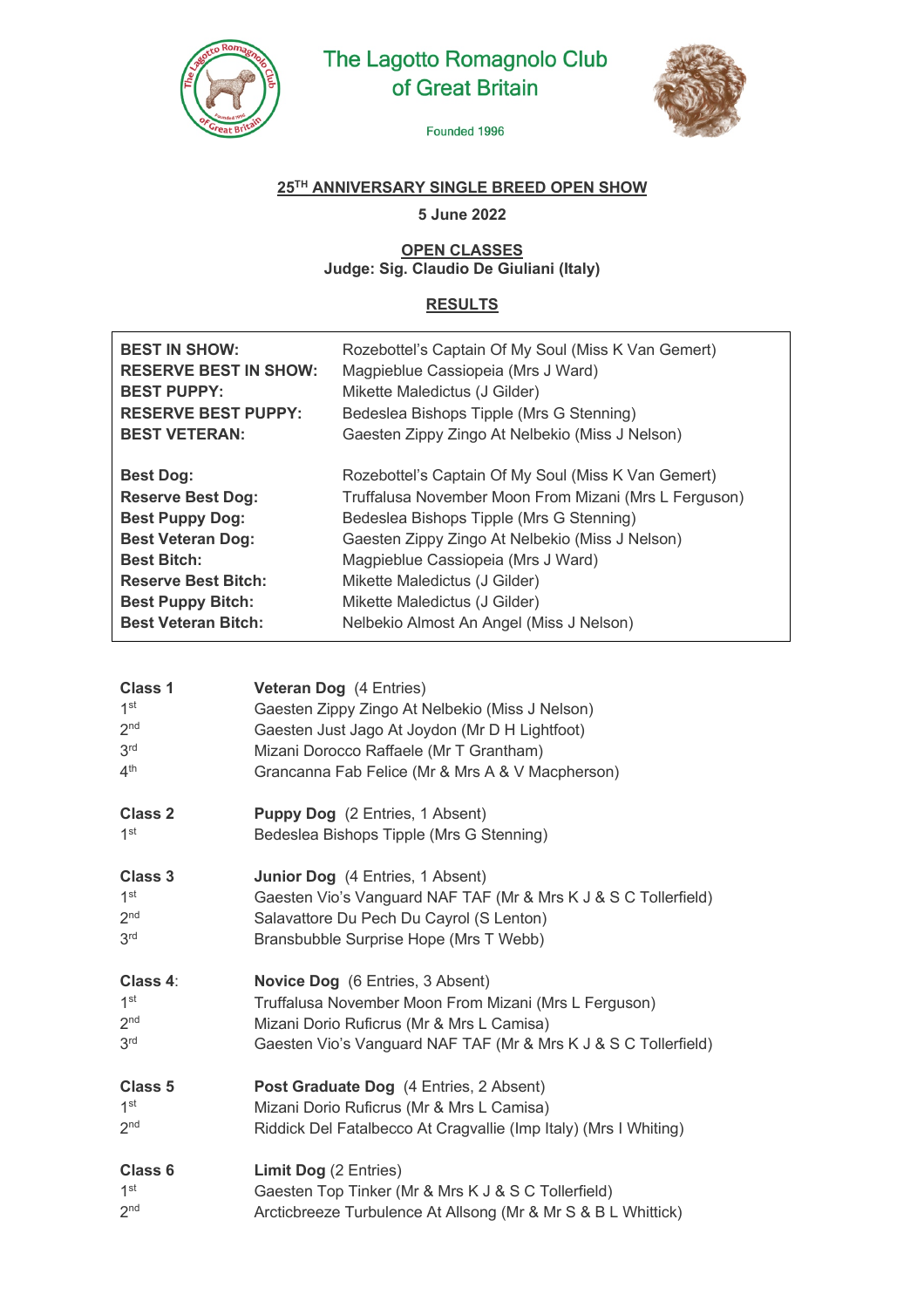| <b>Class 7</b>    | Open Dog (5 Entries)                                                |
|-------------------|---------------------------------------------------------------------|
| 1 <sup>st</sup>   | Rozebottel's Captain Of My Soul (Miss K Van Gemert)                 |
| 2 <sub>nd</sub>   | Kan Trace Viking Invader (Imp HRV) (Mrs C & Ms J Fry & Ward)        |
| 3 <sup>rd</sup>   | Mizani Dioro Over Savio (Miss J Nelson)                             |
| <b>Res</b>        | Mizani Diorbe Of Slovakia At Dumdiddly ShCM (Ms P McAllister)       |
| <b>VHC</b>        | Karbeni Nua Nemo (Miss J Bullen)                                    |
| Class 8           | <b>Veteran Bitch (3 Entries)</b>                                    |
| 1 <sup>st</sup>   | Nelbekio Almost An Angel (Miss J Nelson)                            |
| 2 <sub>nd</sub>   | Fullforge Floral Dancer (Ms V & J Williams & Carless)               |
| 3 <sup>rd</sup>   | Gaesten Desirable Diva At Nelbekio (Miss J Nelson)                  |
| <b>Class 9</b>    | <b>Puppy Bitch (5 Entries, 1 Absent)</b>                            |
| 1 <sup>st</sup>   | Mikette Maledictus (J Gilder)                                       |
| 2 <sub>nd</sub>   | Nelbekio High Hopes (S Langley)                                     |
| 3 <sup>rd</sup>   | Havana King Of The Truffles To Byphar NAF (Imp SRB) (Mrs K Roberts) |
| Res               | Nelbekio High Class (Mrs S Vincent)                                 |
| Class 10          | <b>Junior Bitch (4 Entries)</b>                                     |
| 1 <sup>st</sup>   | Greenbankes Kara (Miss S Tindall)                                   |
| 2 <sub>nd</sub>   | Lamese Lucia (Mrs M Shah)                                           |
| 3 <sup>rd</sup>   | Regun Nara (Mr A Slater)                                            |
| Res               | Hopkiln Great Esme (K Larmer)                                       |
| Class 11          | <b>Novice Bitch (6 Entries)</b>                                     |
| 1 <sup>st</sup>   | Nelbekio High Hopes (S Langley)                                     |
| 2 <sub>nd</sub>   | Magpieblue Andromeda (D Harrison)                                   |
| 3 <sup>rd</sup>   | Nelbekio Elite Elenora (D Hatch)                                    |
| Res               | Nelbekio High Class (Mrs S Vincent)                                 |
| <b>VHC</b>        | Rumolboys Chandra Rising (Ms V & J Williams & Carless)              |
| Class 12          | Post Graduate Bitch (5 Entries, 1 Absent)                           |
| 1st               | Mizani Sebio Iola (L Lillicrap)                                     |
| 2 <sup>nd</sup>   | Nelbekio Elite Elenora (D Hatch)                                    |
| 3 <sup>rd</sup>   | Gaesten Danny's Delight At Joydon (Mr D H Lightfoot)                |
| Res               | Mizani Diora Rose (Mr T Grantham)                                   |
| Class 13          | <b>Limit Bitch (6 Entries)</b>                                      |
| 1 <sup>st</sup>   | Magpieblue Cassiopeia (Mrs J Ward)                                  |
| 2 <sub>nd</sub>   | Rumolboys Cascade Of Fire (Ms P McAllister)                         |
| 3 <sup>rd</sup>   | Gaesten Tatler's Tezza (A Worrall)                                  |
| Res               | Solipse Gelato Noce Di Cocco At Nelbekio (Miss J Nelson)            |
| <b>VHC</b>        | Nelbekio Elite Elenora (D Hatch)                                    |
| Class 14          | Open Bitch (4 Entries 1 Absent)                                     |
| 1 <sup>st</sup>   | Nelbekio Almost An Angel (Miss J Nelson)                            |
| 2 <sub>nd</sub>   | Mizani Diorbe Of Vienna (Mrs & Mr L & J W G Monk)                   |
| 3 <sup>rd</sup>   | Mikette One In A Million (Mrs J Blunden)                            |
|                   |                                                                     |
| <b>BEST HEAD:</b> | Truffalusa November Moon From Mizani (Mrs L Ferguson)               |
| <b>BEST COAT:</b> | Mizani Diorbe Of Vienna (Mrs & Mr L & J W G Monk)                   |

**BEST MOVEMENT:** Rozebottel's Captain Of My Soul (Miss K Van Gemert)